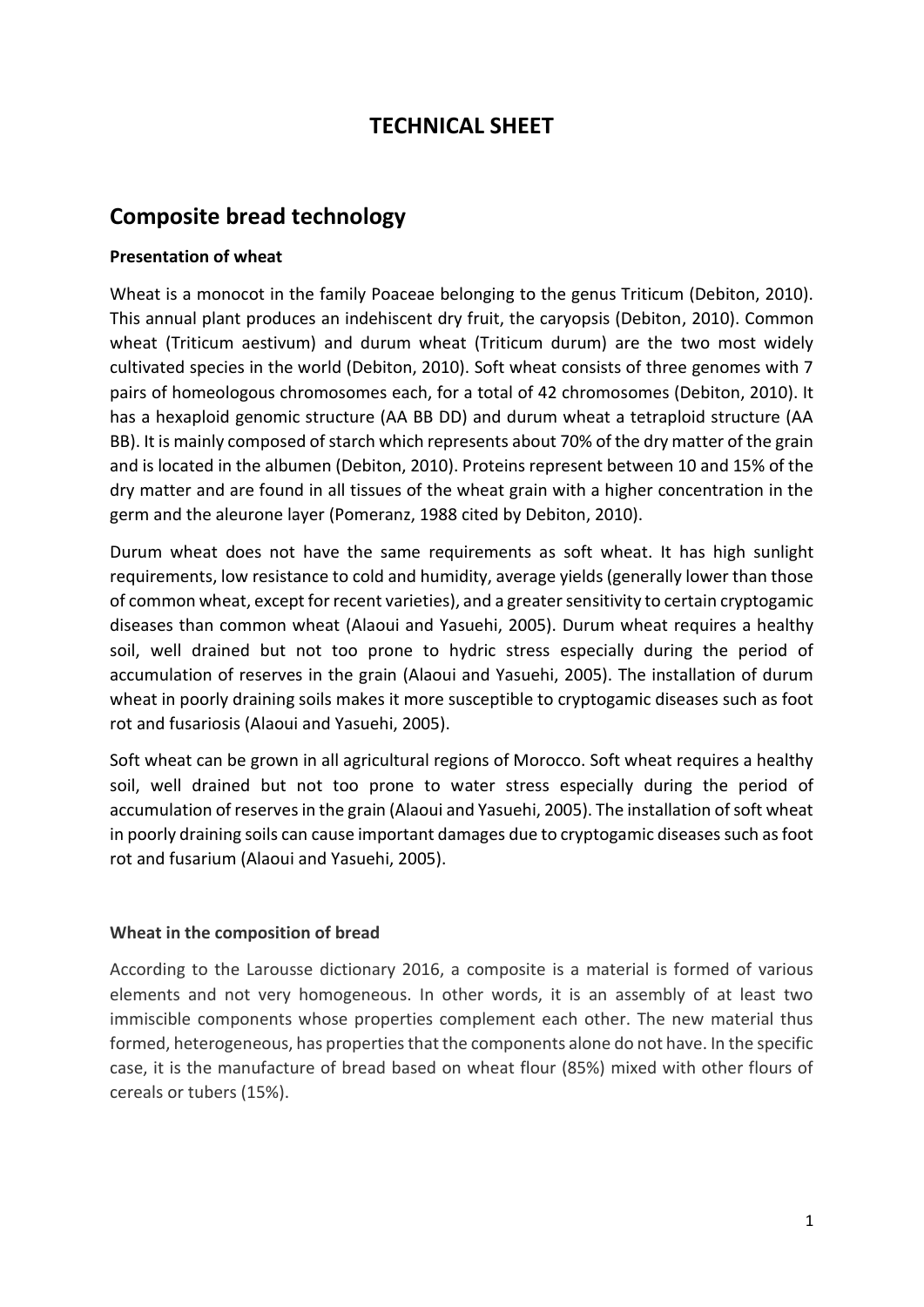#### **Structure of a wheat seed**



**Figure 1 :** structure of wheat seed (source Surget and Barron, 2005 cited by Debiton, 2010)



## **Different stages of development of wheat**



## **Characteristics of the technology**

Use of 15% millet, corn or cassava flour and 85% wheat flour to make bread.